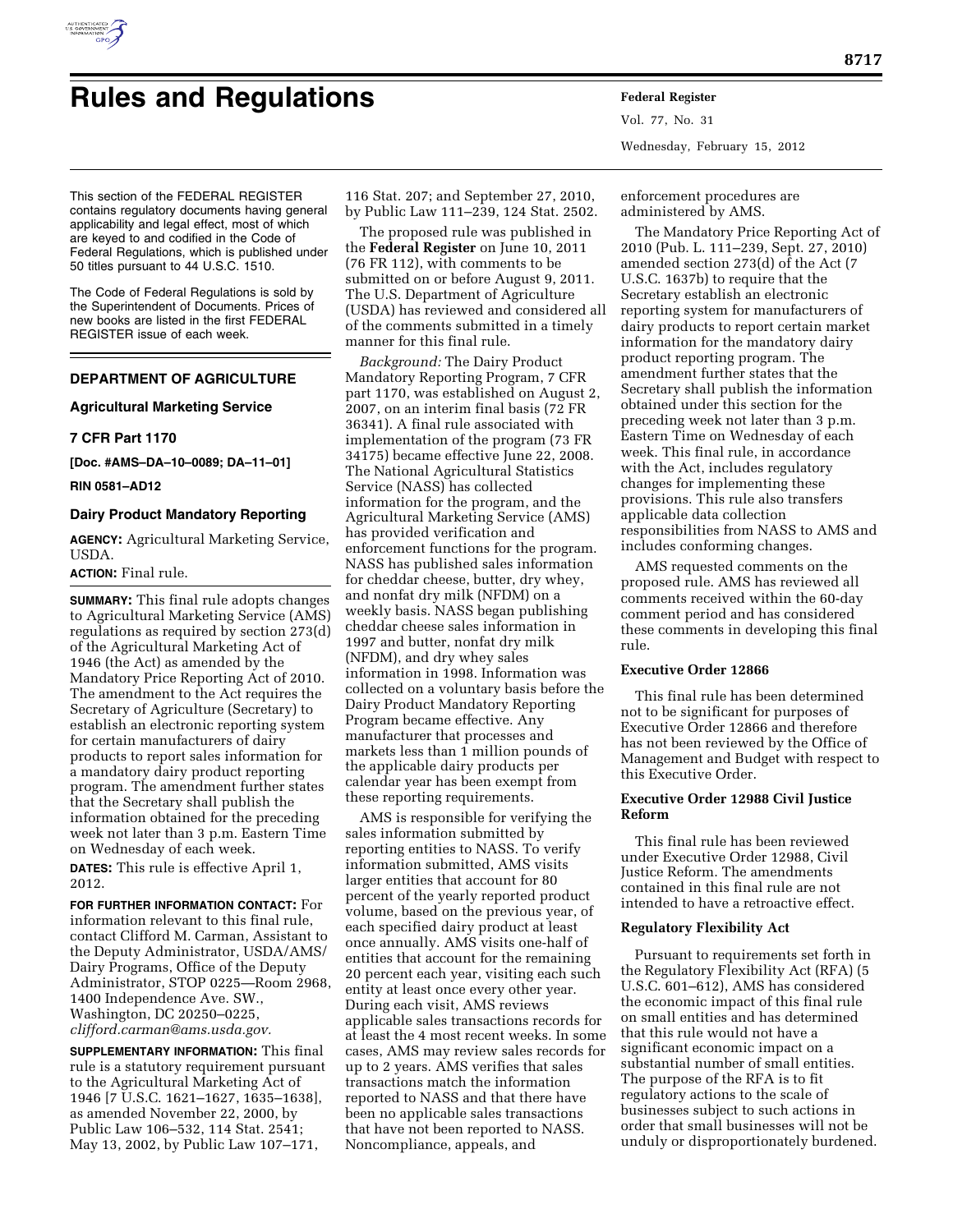Small businesses in the dairy product manufacturing<sup>1</sup> industry have been defined by the Small Business Administration (SBA) as those processors employing not more than 500 employees. For purposes of determining a processor's size, if the plant is part of a larger company operating multiple plants that collectively exceed the 500 employee limit, the plant will be considered a large business even if the local plant has fewer than 500 employees. According to U.S. Census Bureau Statistics of U.S. Businesses, there were 1,583 dairy manufacturing establishments in the United States in 2008. Of these businesses, 1,039 establishments had fewer than 500 employees, and 544 establishments had greater than 500 employees (U.S. Census Bureau, 2008 County Business Patterns, *<http://www.census.gov/econ/susb/>*).

The dairy manufacturing establishments included in U.S. Census Bureau statistics include manufacturers of all types of dairy products. The number of plants that produce butter, cheese, NFDM, and dry whey with the precise specifications included in the mandatory reporting requirements is much lower than this. Furthermore, those manufacturers that process and market less than 1 million pounds of the applicable dairy products annually are exempt from reporting sales data. NASS has conducted an annual validation survey that serves to determine which plants are required to report. In 2011, this survey included 181 plants. The annual cost for plants to complete this survey is estimated at approximately \$9 per plant. AMS will continue to conduct the validation survey annually. For 2011 there were 94 dairy product plants subject to mandatory reporting of sales data. There are 51 reporting entities that report data for one or more plants. (Plant numbers and numbers of reporting entities have been updated from the 2010 numbers that were reported in the proposed rule.) Based upon company profile information available on the Internet, AMS estimates that almost half of the reporting entities are considered small businesses under the criteria established by the SBA.

AMS estimates that the annual cost per plant for reporting sales information for products included in the surveys will be approximately \$586. (The change from \$511 shown in the proposed rule is due to recognition of greater costs associated with plants that must report sales information for both 40-pound blocks and 500-pound barrel cheddar cheese.) The majority of

reporting entities have already been submitting data to NASS through a secure Web-based application. Less than three plants have been regularly faxing their information, and it is believed that these plants do have Internet access. Therefore, there would be no significant start-up costs anticipated for the reporting entities as a result of implementing this final rule.

Under the current Dairy Product Mandatory Reporting Program, dairy manufacturers are required to maintain records for verification purposes for a 2-year period. This final rule makes no changes to this requirement. These records are maintained as part of the normal course of business. Thus, there is no additional burden or cost associated with the maintenance of these records. Therefore, in total, this final rule will not have a significant economic impact on a substantial number of small entities.

## **Paperwork Reduction Act**

In accordance with the Paperwork Reduction Act (44 U.S.C. Chapter 35), reporting and recordkeeping requirements that are utilized to collect the information required by the Act have been reviewed by the Office of Management and Budget (OMB). OMB has assigned a reference number of 0581–0274.

*Abstract:* The information collection requirements in the request are essential to carry out the intent of the Agricultural Marketing Act of 1946 as amended (the Act).

The Act requires each manufacturer to report to the Secretary information concerning the price, quantity, and moisture content (where applicable) of dairy products sold by the manufacturer. Dairy products reported include cheddar cheese, butter, dry whey, and NFDM. Dairy manufacturers report information for these products if the products meet certain product specifications.

The collection and reporting of sales information, as required by the Act, have been the responsibility of NASS. NASS has collected the information as part of the information collection package OMB 0535–0020. NASS has allowed manufacturers to submit information through a secure Web-based application, by email, or by fax. Manufacturers have been required to submit information to NASS by 12 noon on Wednesday on all applicable sales of products during the 7 days ending 12 midnight of the previous Saturday, local time of the plant or storage facility where the sales are made. NASS has compiled and aggregated the information reported by the reporting

entities and has published the information each Friday morning. When a Federal holiday has fallen on a Tuesday or Wednesday, NASS has contacted manufacturers via email or phone concerning the applicable report deadline.

Manufacturers that process and market less than 1 million pounds of applicable dairy products annually are exempt from reporting requirements. Each year, dairy manufacturers have completed an Annual Validation Worksheet for NASS to determine which dairy manufacturers are exempt and to ascertain if valid information has been supplied.

The Mandatory Price Reporting Act of 2010 amended subsection 273(d), of the Act, requiring the Secretary to establish an electronic reporting system to collect certain information. Using this reporting system, AMS will publish, not later than 3 p.m. Eastern Time on Wednesday of each week, a report containing the preceding week's information. The information collection and reporting requirements have been the responsibility of NASS. Under this final rule, AMS will assume this responsibility. NASS will no longer collect price, quantity, or moisture content (where applicable) information for cheddar cheese, butter, NFDM, or dry whey, and NASS will no longer collect the associated annual validation information. The forms associated with this data collection will be removed from NASS collection package, OMB 0535–0020, and will be replaced by forms in AMS collection package, OMB 0581–0274.

Every effort has been made to minimize any unnecessary recordkeeping costs or requirements. The electronic submission forms will require the minimum information necessary to carry out the requirements of the program effectively, and their use is necessary to fulfill the intent of the Act. It is expected that no outside technical expertise will be needed. The forms are simple, easy to understand, and place as small a burden as possible on respondents.

To assist the industry in achieving compliance, educational and outreach sessions will be held prior to implementation. AMS will assist reporting entities in understanding requirements for submitting data through electronic means. In addition, AMS will beta test the electronicsubmission technology before implementation, and all entities required to report will be encouraged to participate in the beta-testing program. Any feedback received during this

<sup>&</sup>lt;sup>1</sup> North American Industry Classification System (NAICS) code 3115.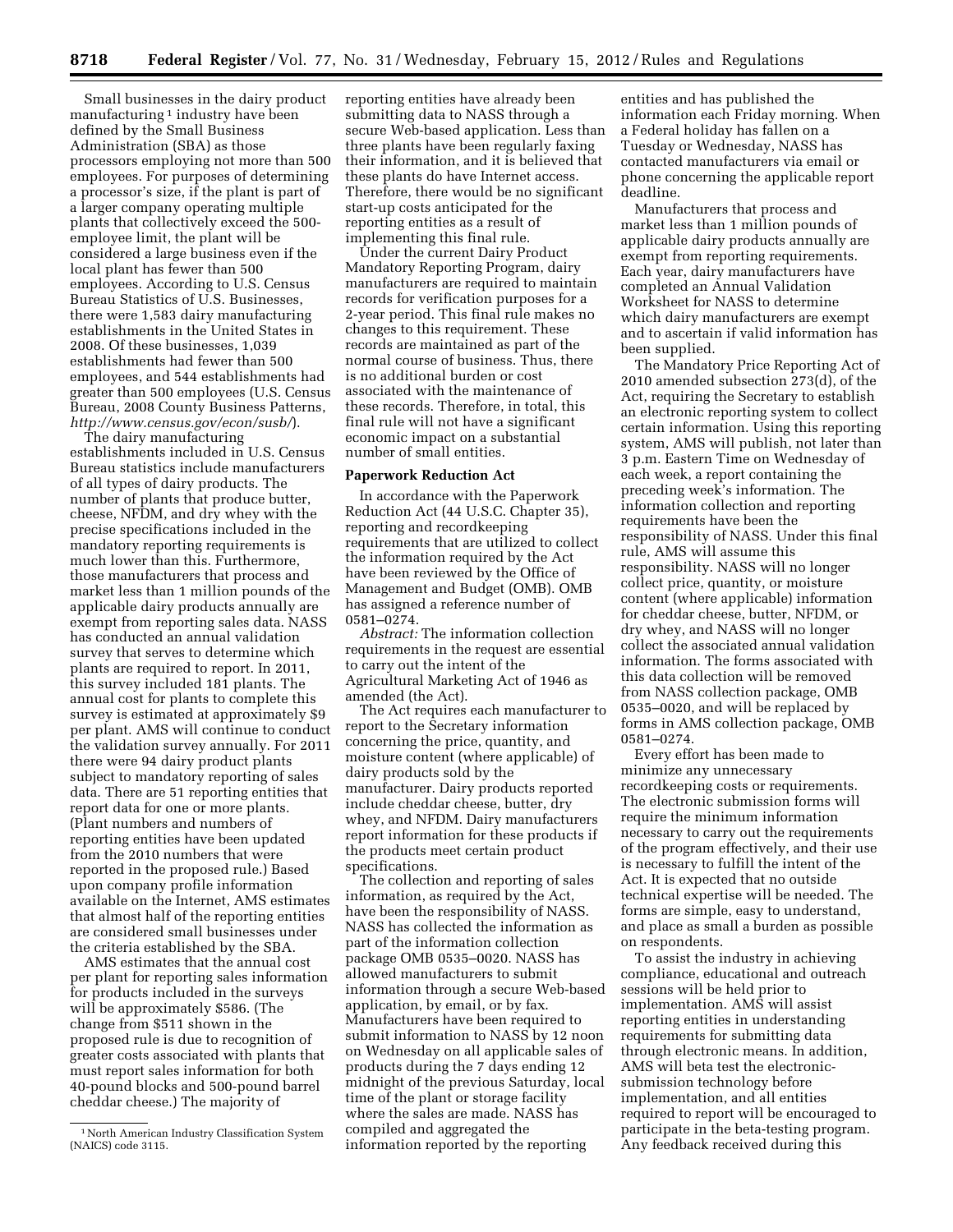outreach and testing period will be used to correct technical problems.

Collecting the information will coincide with normal industry business practices. The timing and frequency of collecting information are intended to meet the needs of the program while minimizing the amount of work necessary to submit the required reports. The information to be collected by AMS is almost identical to the information that has been collected by NASS. While NASS has required either the total sales dollars or the dollars per pound in addition to the total pounds of products sold to be reported, AMS will require both the total sales dollars and the dollars per pound to be reported along with the total pounds of products sold in order to provide an additional validation check. NASS has permitted manufacturers to submit information through a secure web-based application, by email, or by fax. This final rule, however, requires manufacturers to submit information only by electronic means specified by AMS. AMS has specified that each manufacturer submit the information using a secure Internet connection that includes a user name and password. The requirement that reporting entities submit information electronically is in accordance with the Act.

The frequency of data collection will not change. Reporting entities have been required to report information to NASS on a weekly basis by 12 noon local time on Wednesday. This final rule requires reporting entities to report information to AMS on a weekly basis by 12 noon, local time of the reporting entities, on Tuesday. This change is necessary to allow AMS personnel time to review and compile data and to publish the information by 3 p.m. Eastern Time on Wednesday as required by the Act. If a Federal holiday falls on Monday through Wednesday of a particular week, the due date for report submission may be adjusted. Prior to the beginning of each calendar year, AMS shall inform reporting entities of the times and dates that reports are due.

The first date reporting entities shall provide information to AMS will be Tuesday, April 3, 2012, of sales data for the week ending Saturday, March 31, 2012. The first publication by AMS will be on Wednesday, April 4, 2012, by 3 p.m. Eastern Time. The last publication by NASS will be on March 30, 2012, of sales data through the week ending March 24, 2012.

Information collection requirements included in this final rule are listed below. There have been minor changes to the number of respondents compared to the proposed rule due to updated

information and the separation of cheddar cheese surveys into two types: blocks and barrels.

(1) Dairy Products Sales, Cheddar Cheese, 40-Pound Blocks

*Estimate of Burden:* Public reporting burden for this collection of information is estimated to average 20 minutes per week for each report submitted.

*Respondents:* Cheddar cheese manufacturers of 40-pound blocks. Each reporting entity may report for a single cheddar cheese plant or it may report for more than one cheddar cheese plant, depending upon how the business is structured.

*Estimated Number of Respondents:*  18.

*Estimated Total Annual Burden on Respondents:* 312 hours.

(2) Dairy Products Sales, Cheddar Cheese, 500-Pound Barrels

*Estimate of Burden:* Public reporting burden for this collection of information is estimated to average 20 minutes per week for each report submitted.

*Respondents:* Cheddar cheese manufacturers of 500-pound barrels. Each reporting entity may report for a single cheddar cheese plant or it may report for more than one cheddar cheese plant, depending upon how the business is structured.

*Estimated Number of Respondents:*  14.

*Estimated Total Annual Burden on Respondents:* 243 hours.

(3) Dairy Products Sales, Butter

*Estimate of Burden:* Public reporting burden for this collection of information is estimated to average 20 minutes per week for each report submitted.

*Respondents:* Butter manufacturers. Each reporting entity may report for a single butter plant or it may report for more than one butter plant, depending upon how the business is structured.

*Estimated Number of Respondents:*  19.

*Estimated Total Annual Burden on Respondents:* 329 hours.

(4) Dairy Products Sales, Nonfat Dry Milk

*Estimate of Burden:* Public reporting burden for this collection of information is estimated to average 20 minutes per week for each report submitted.

*Respondents:* NFDM manufacturers. Each reporting entity may report for a single NFDM plant or it may report for more than one NFDM plant, depending upon how the business is structured.

*Estimated Number of Respondents:*  28.

*Estimated Total Annual Burden on Respondents:* 485 hours.

# (5) Dairy Products Sales, Dry Whey

*Estimate of Burden:* Public reporting burden for this collection of information is estimated to average 20 minutes per week for each report submitted.

*Respondents:* Dry whey manufacturers. Each reporting entity may report for a single dry whey plant or it may report for more than one dry whey plant, depending upon how the business is structured.

*Estimated Number of Respondents:*  20.

*Estimated Total Annual Burden on Respondents:* 347 hours.

### (6) Annual Validation Survey

*Estimate of Burden:* Public reporting burden for this collection of information is estimated to average 20 minutes per year for each report submitted.

*Respondents:* Dairy manufacturers. Each reporting entity may report for a single plant or it may report for more than one plant, depending upon how the business is structured.

*Estimated Number of Respondents:*  181.

*Estimated Total Annual Burden on Respondents:* 60 hours.

#### (7) Survey Follow-Up, Verification

*Estimate of Burden:* Public reporting burden for this collection of information is estimated to average 5 minutes for each contact from AMS.

*Respondents:* Dairy manufacturers. Each reporting entity may report for a single plant or it may report for more than one plant, depending upon how the business is structured.

*Estimated Number of Respondents:* 7 per week.

*Estimated Total Annual Burden on Respondents:* 30 hours.

Copies of this information collection and related instructions can be obtained without charge from Clifford M. Carman, Assistant to the Deputy Administrator, Dairy Programs, AMS, USDA, *[clifford.carman@ams.usda.gov,](mailto:clifford.carman@ams.usda.gov)*  phone: (202) 690–2998.

Except as otherwise directed by the Secretary of Agriculture or the U.S. Attorney General for enforcement purposes, no officer, employee, or agent of the United States shall provide the public any information, statistics, or documents obtained from or submitted by any person under the Act that does not ensure preservation of confidentiality regarding the identity of persons, including parties to contracts and proprietary business information. All report forms include a statement that individual reports are kept confidential.

With respect to the application of the Privacy Act of 1974 (5 U.S.C. 552a) to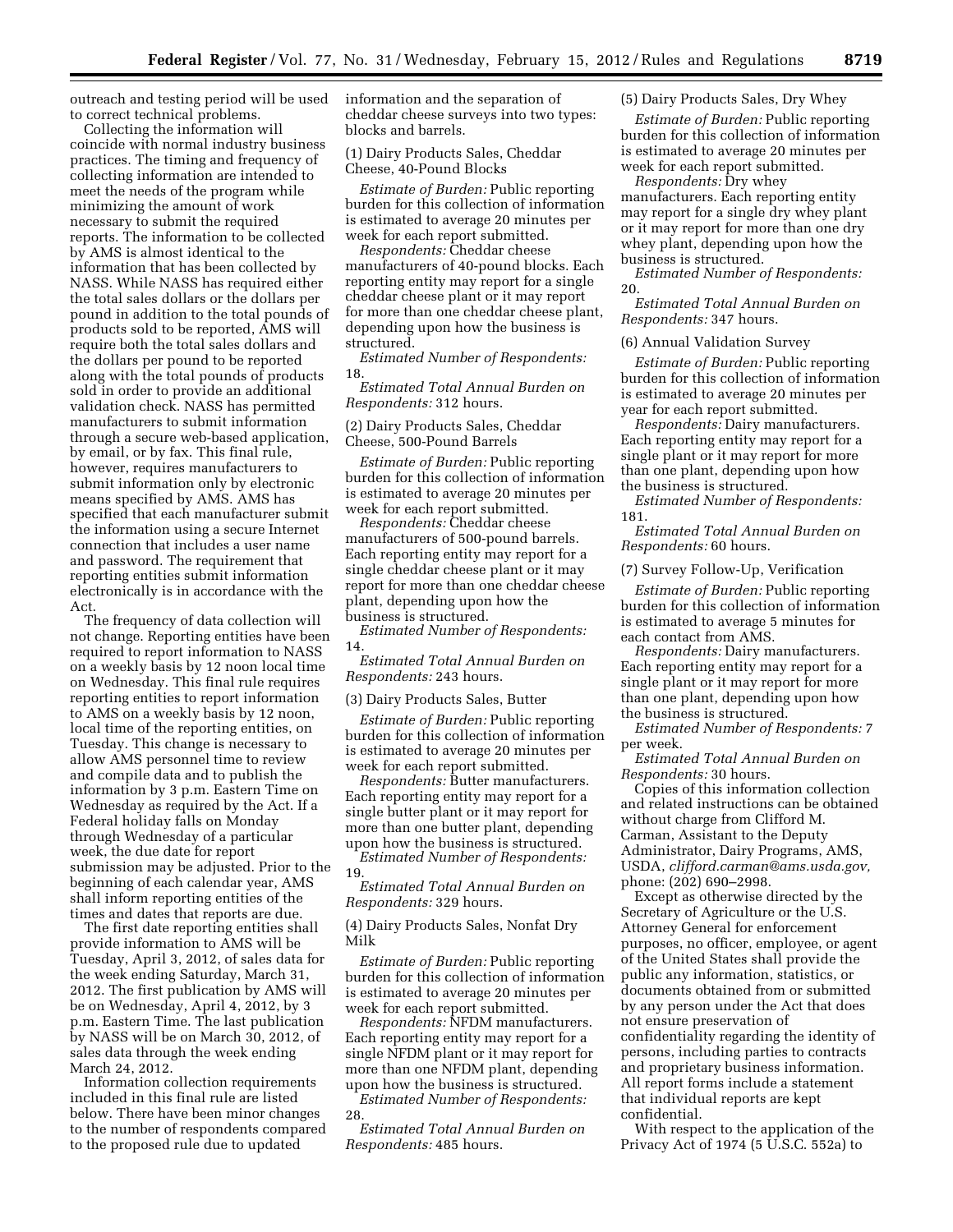the maintenance of records required by the Act, the Dairy Products Sales survey population consists of dairy product manufacturers. Data collected by this survey relates to manufacturers' operations and transactions and not to those of individuals. Records maintained at business sites for verification of information that would be reported to AMS include contracts, agreements, receipts, and other materials related to sales of specific dairy products. No records about individuals would be maintained by AMS for this survey, and AMS believes that none would be part of these maintained business papers.

#### **Discussion of Comments**

The proposed rule solicited comments to be submitted to USDA on or before August 9, 2011. During this 60-day comment period, seven comment submissions were received: Three from dairy cooperative associations, two from cooperative federations, one from a dairy producer association, and one from a dairy manufacturer/processor trade association. Six of the commenters expressed overall support for the mandatory electronic reporting system and one commenter specifically expressed support for AMS to beta test the electronic submission technology.

Two commenters asked that AMS initiate a second rule and comment period so that the industry can address issues on product specifications, data collection, and publication. AMS will consider soliciting public comments through the **Federal Register** on related issues for mandatory reporting, such as product specifications.

One commenter stated that, although the Mandatory Price Reporting Act of 2010 sets timing for mandatory electronic reporting, they believe congressional authority exists for daily reporting, citing that the 2008 Farm Bill authorizes ''more frequent reporting.'' AMS considered this comment, however, the Act does not permit a requirement for reporting entities to report at any frequency other than weekly. Paragraph (b)(2)(C) of section 273 of the Act provides a condition that ''the frequency of the required reporting \* \* \* does not exceed the frequency used to establish minimum prices for Class III or Class IV milk under a Federal milk marketing order.'' The Federal milk marketing orders establish minimum prices for Class III and Class IV milk based upon weekly dairy products prices reported (7 CFR 1000.50). Although the 2008 Farm Bill amended subsection (d) of section 273 of the Act to require more frequent reporting, subject to the availability of

funds, the Mandatory Price Reporting Act of 2010 further amended the Act, deleting the requirement for more frequent reporting. One reporting entity specifically opposed any reporting period that is more frequent than weekly, citing time needed to receive warehouse bills of lading and preparation time for reporting information.

Three commenters expressed concern about the proposed change to move the weekly manufacturers' submission of reports from Wednesday 12 noon local time to Tuesday 12 noon local time, stating that this change would result in increased regulatory costs and increased revisions. AMS acknowledges that the change in reporting date by one day may cause manufacturers to change their methods of data collection and reporting, adding some additional reporting burden. However, AMS must publish sales reports by 3 p.m. Eastern Time on Wednesday whereas NASS has published sales reports on Friday morning. USDA, therefore, must change the weekly reporting day in order to complete validation checks and data analysis before weekly publication.

Three commenters had concerns about increased burdens and revisions for weeks that include an intervening holiday. AMS plans to allow reporting later in the week than Tuesday at noon when holidays intervene with reporting dates. USDA will provide the public an annual reporting schedule prior to the beginning of each calendar year.

One commenter requested that reporting flexibility be extended to accommodate situations that arise outside the control of the reporting facility. Barring any unforeseen circumstances which would make timely reporting impossible (such as an extreme natural disaster), AMS plans to hold the Tuesday noon submission deadline steadfast each week (other than a week with an intervening holiday). This will facilitate AMS in fulfilling its obligation to report by Wednesday at 3 p.m. Eastern Time each week (other than a week with an intervening holiday).

One commenter asked for guidance on how revisions would be submitted with the new electronic reporting system. Although revision procedures are not specifically spelled out in this rule, AMS will provide instructions for reporting requirements, including reporting of revisions, to all parties that must report. These instructions will be available to respondents during the reporting process. In addition, the procedures will be covered in educational and outreach sessions that

will be provided to respondents prior to implementation of the amendments.

One commenter encouraged AMS to provide weekly notices to dairy manufacturers reminding them of the reporting deadlines for the following week. AMS does not plan to send weekly reminders concerning the due dates of reports. This final rule states that a schedule shall be provided to reporting entities prior to the beginning of each calendar year; AMS plans to post the scheduled reporting due dates on the Internet. This does not preclude AMS from providing other reminders to reporting entities throughout the year, such as for weeks with upcoming holidays.

Two commenters requested that reporting requirements be expanded beyond the current four commodities: Cheddar cheese, butter, nonfat dry milk, and dry whey. One commenter asked for reporting requirements to include yogurt, sour cream, cottage cheese, and other types of cheeses with a large sales volume. Another commenter asked that other products be added to the reporting list, including mozzarella (low or high moisture), Monterey Jack, Grade A Swiss, skim milk powder, buttermilk powder, whole milk powder, whey protein concentrate, and soft products or spot cream. The Act does not permit expanding the list of mandatory reported commodities beyond the four products historically reported. Paragraph (b)(2) of section 273 of the Act provides a condition that ''the information \* \* \* is required only to the extent that the information is actually used to establish minimum prices for Class III or Class IV milk under a Federal milk marketing order.'' The Federal milk marketing orders establish minimum prices for Class III and Class IV milk based upon prices reported for butter, cheddar cheese, nonfat dry milk, and dry whey (7 CFR 1000.50).

One of the commenters requested that AMS expand the required reporting plants by reducing the 1 million pounds per year threshold to 500,000 pounds per year production or sales. Paragraph (b)(2)(D) of section 273 of the Act states, ''the Secretary may exempt from all reporting requirements any manufacturer that processes and markets less than 1,000,000 pounds of dairy products per year.'' The Act does not permit AMS to establish a reporting exemption threshold for manufacturers at any level other than 1 million pounds of dairy products processed and marketed per year.

One commenter asked that cheese committed for sale, but not yet sold (delivered), be designated as such for